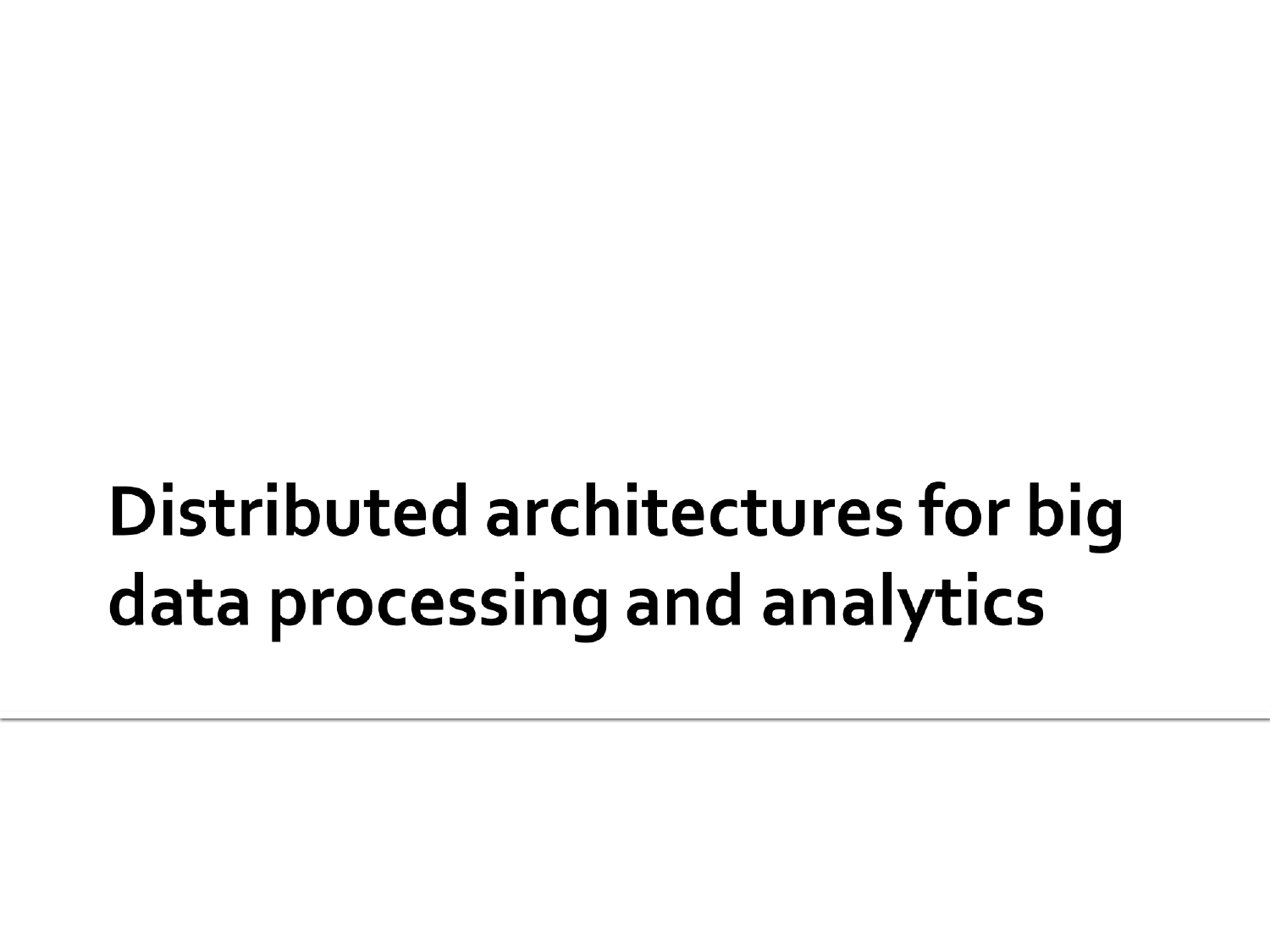#### **Teachers**

- Paolo Garza
	- [paolo.garza@polito.it](mailto:paolo.garza@polito.it)
	- 011-090-7022
- **Luca Colomba** 
	- [luca.colomba@polito.it](mailto:luca.colomba@polito.it)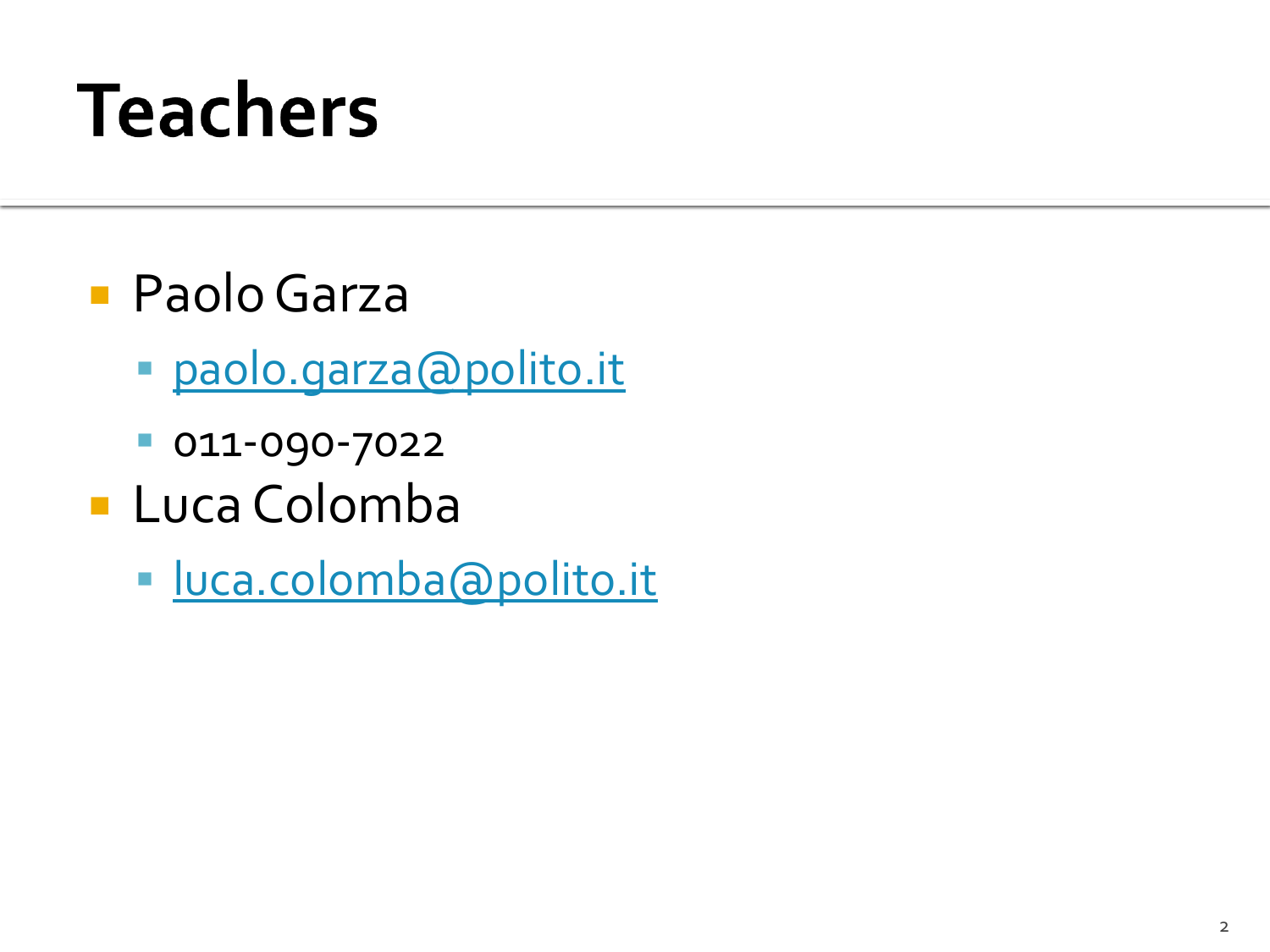#### **Office hours**

■ Class-time (break, end of lesson) **Or send and e-mail for an appointment**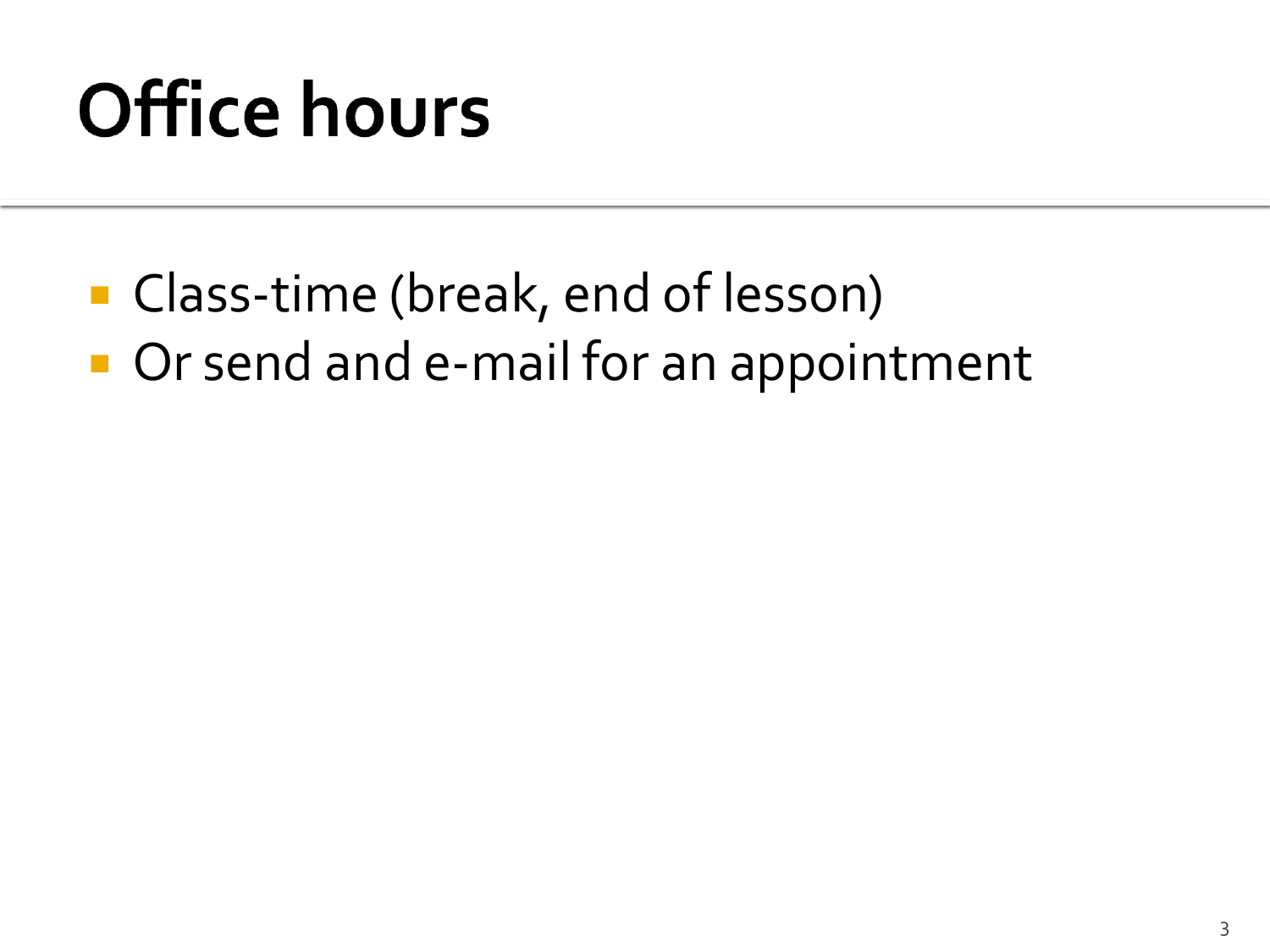## **Weekly schedule**

#### **Lectures (62 hours)**

- Monday 8:30-10:00
	- Classroom R2 + Virtual Classroom
- **Wednesday 10:00-13:00** 
	- Classroom R3 + Virtual Classroom
- **Lab activities (18 hours)** 
	- Tuesday  $11:30-13:00 Team H1$ 
		- LABINF
	- **Fiday** 11:30-13:00 Team #2
		- LABINF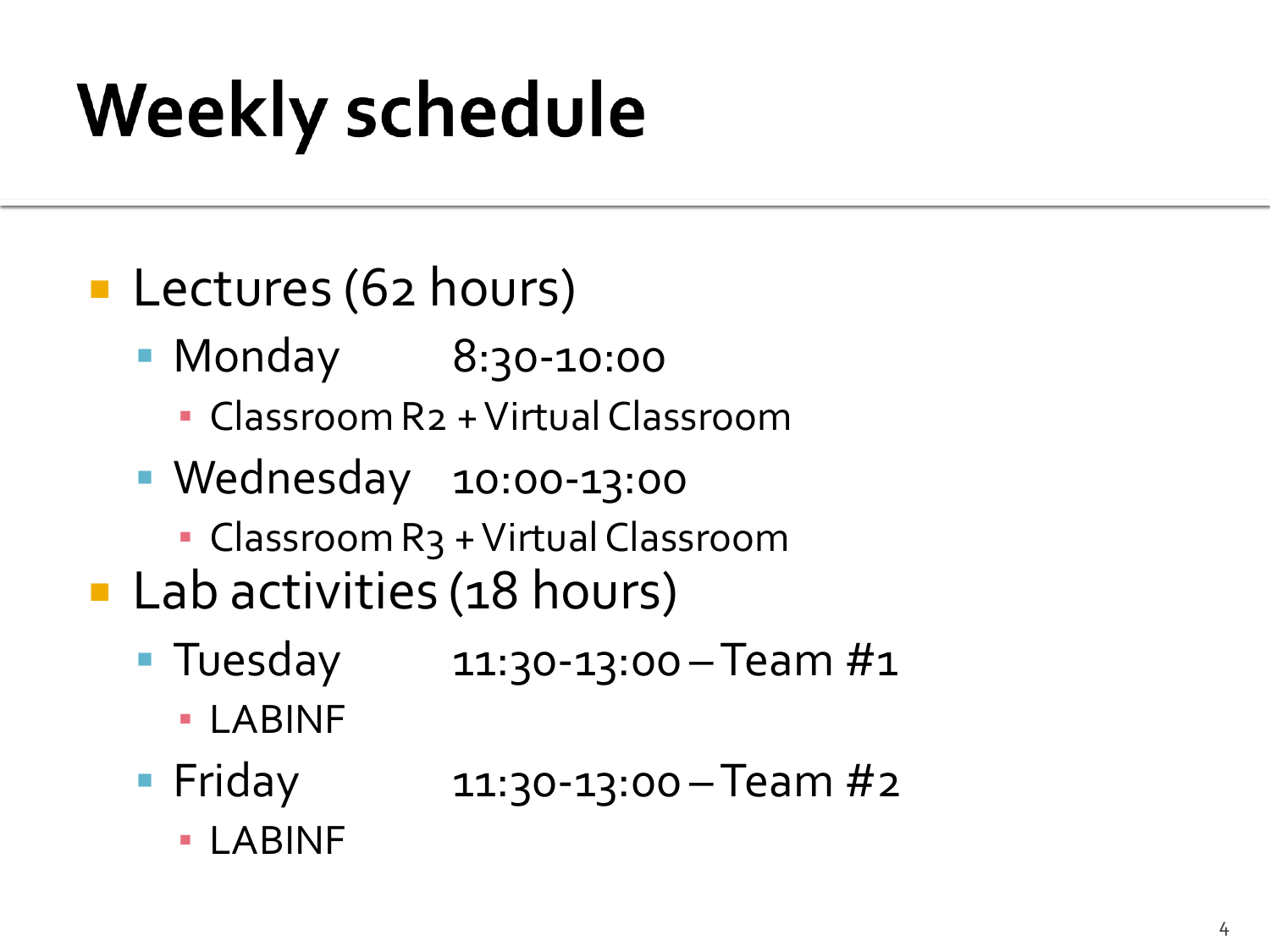## Lab activities

- **Please make sure you have a specific account** at LABINF before starting the lab activities
	- It is not the account you use to log into the PCs of the other labs at Politecnico
	- **P** You can register an account at LABINF every day from 2pm to 3pm (check the LABINF website for further details)
	- **[http://www.labinf.polito.it](http://www.labinf.polito.it/)**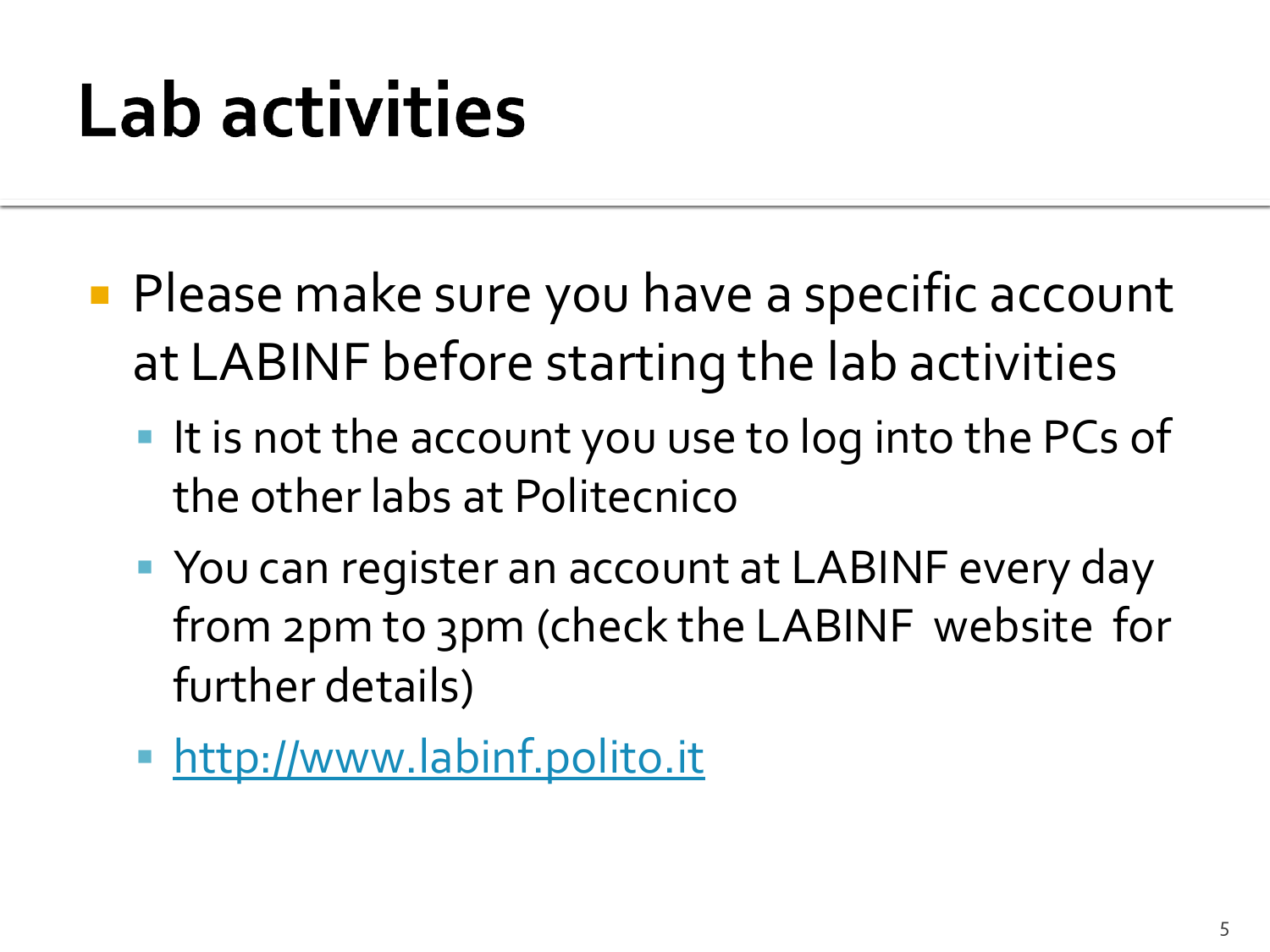## Lab activities

- We will also provide you a specific account on the BigData@Polito cluster
	- <http://bigdata.polito.it/>
- Detailed information will be provided before the first laboratory practice
	- We will send you an email with username and password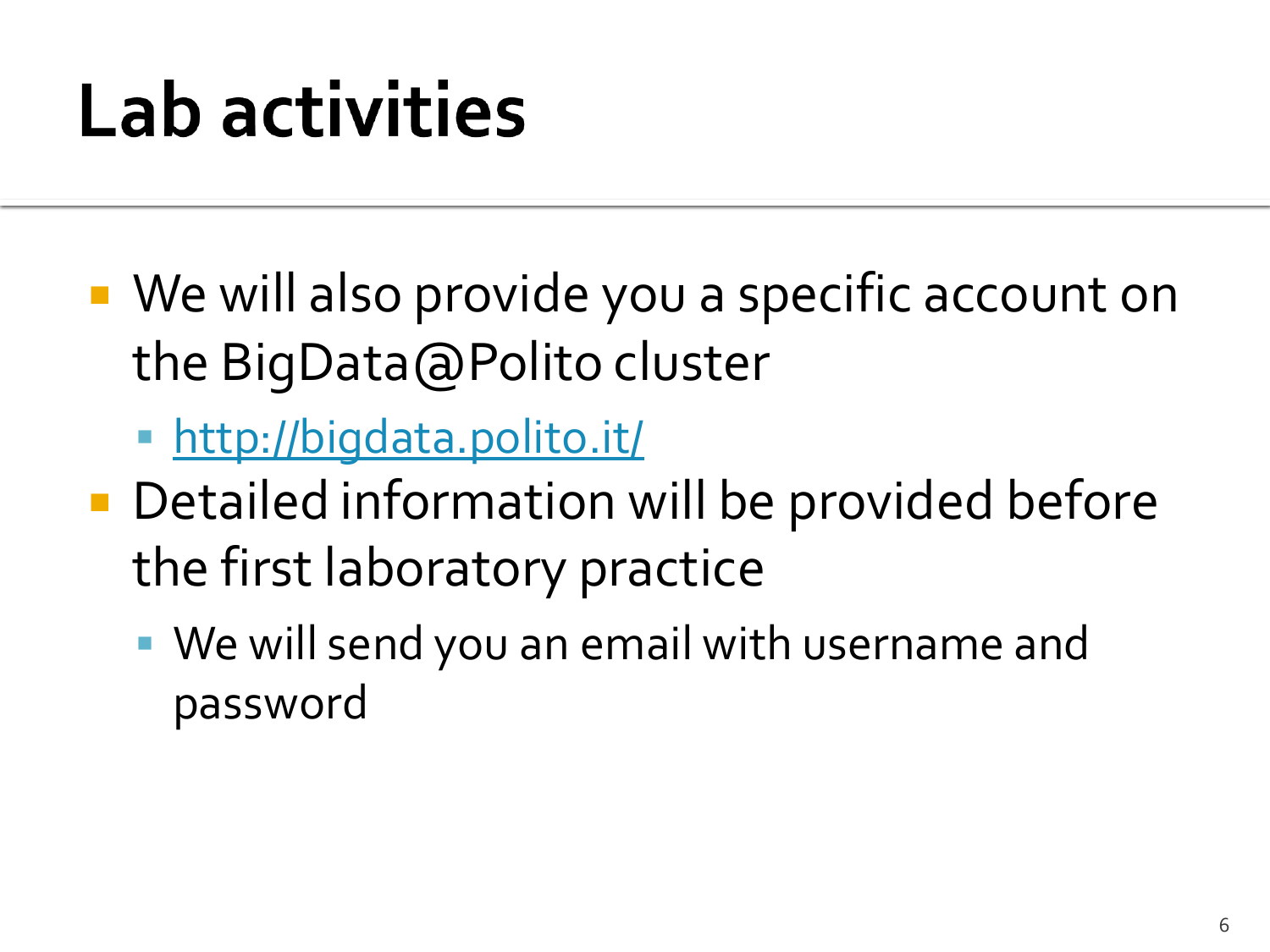# **Topics**

#### **Lectures**

- **Introduction to Big data**
- Big data pipelines and lambda architecture
- **Hadoop** 
	- **E** Architecture
	- **MapReduce programming paradigm**
- **Spark** 
	- **E** Architecture
	- Spark programs based on RDDs (Resilient Distributed Data sets)
	- Spark SQL and DataFrames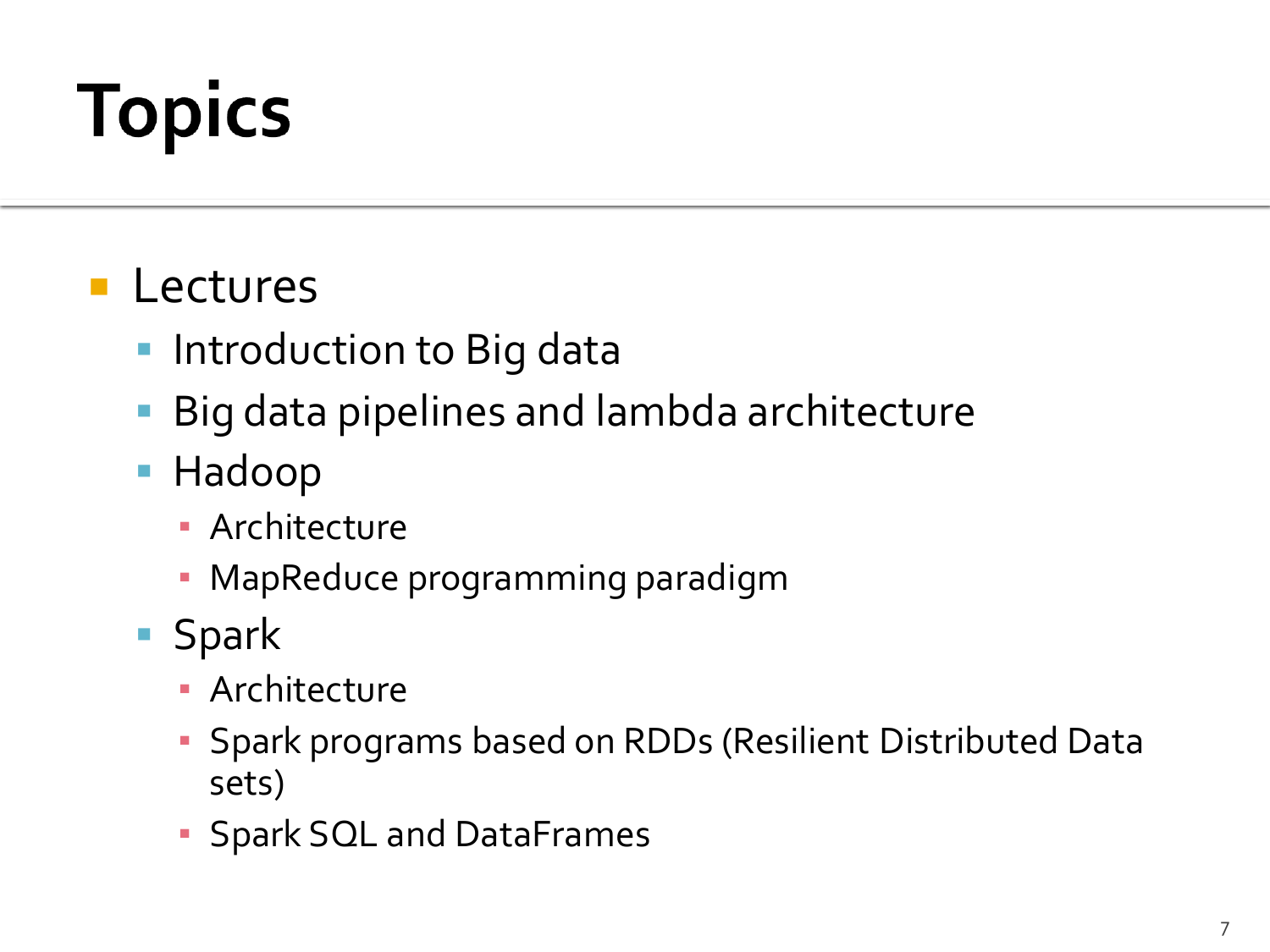## **Topics**

- Data mining and Machine learning libraries for Big Data
	- MLlib (Apache Spark's scalable machine learning library)
	- GraphX and GraphFrame (Apache Spark's API for graphs)
- Data streaming analytics
	- **Spark Streaming**
	- Apache Flink, Storm,Kafka, ..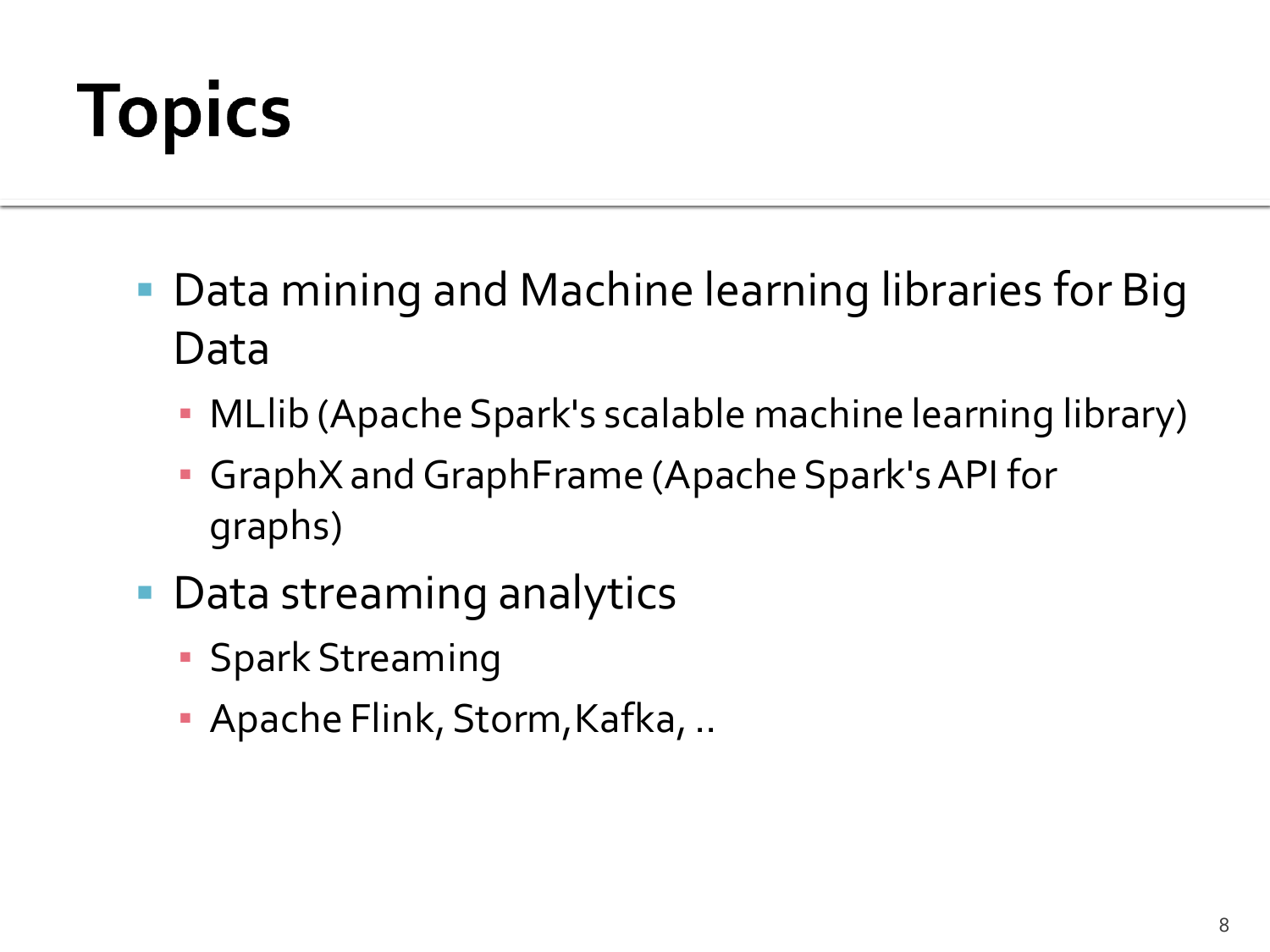## **Topics**

- **Laboratory activities** 
	- **Application development on Hadoop and Spark**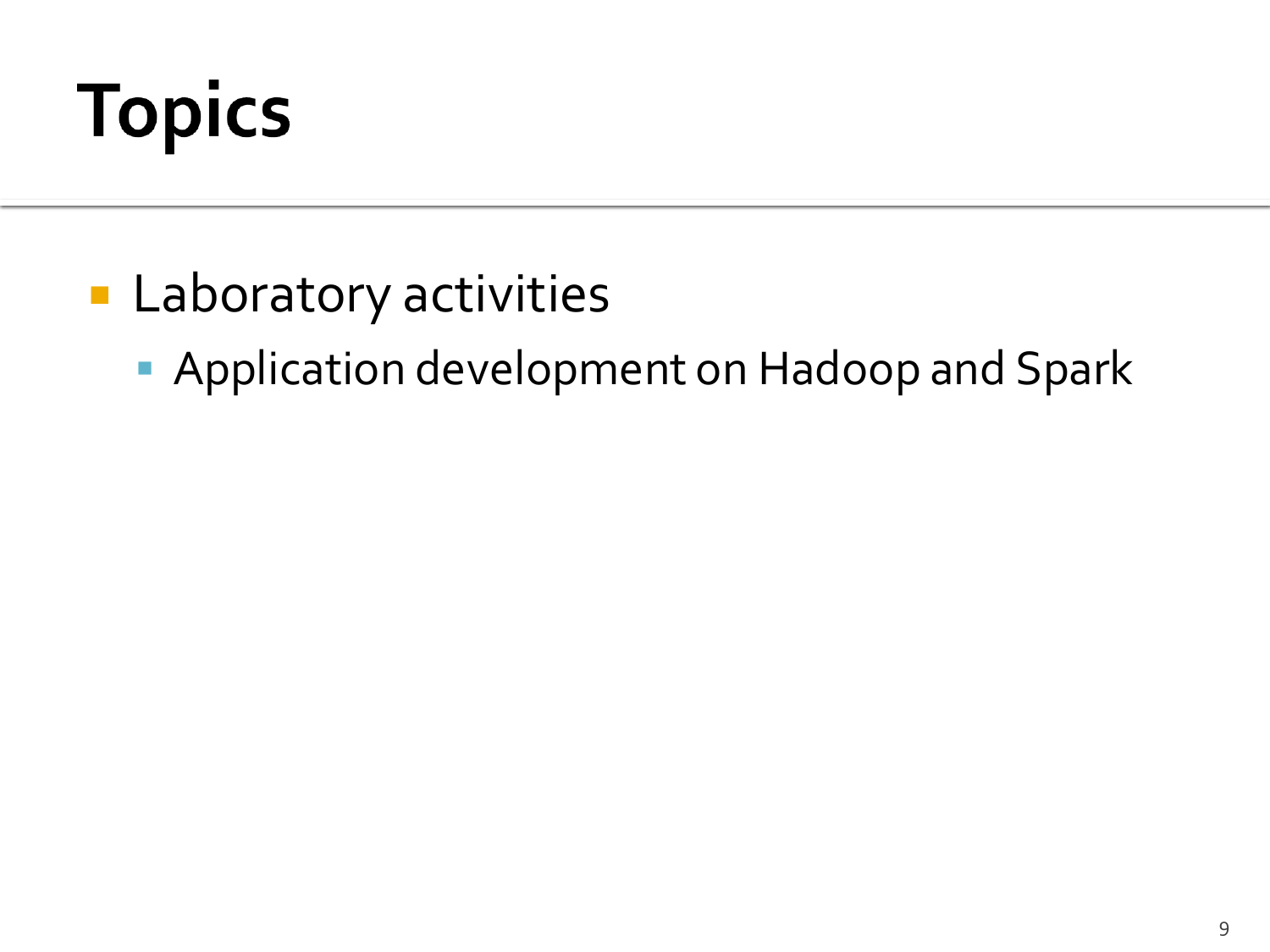# Prerequisites / prior knowledge

- Programming skills **(mandatory)**
	- **Java language (basic)**
	- **Python language**
- **and basic knowledge of database concepts** (recommended)
	- Relational data model
	- SQL language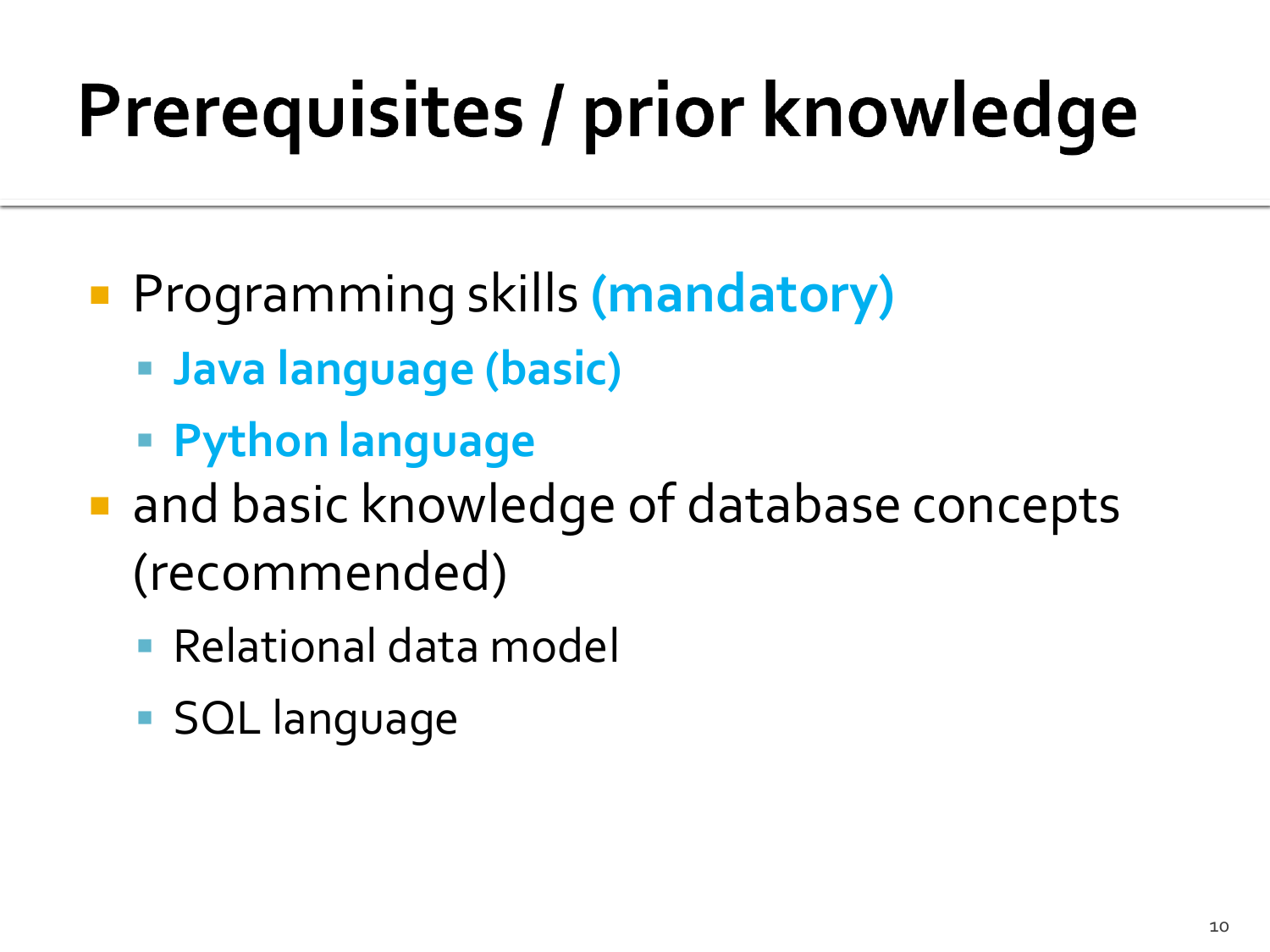## **Material**

- Web page
	- [https://dbdmg.polito.it/dbdmg\\_web/index.php/20](https://dbdmg.polito.it/wordpress/teaching/distributed-architectures-for-big-data-processing-and-analytics-2020-2021) [22/02/21/distributed-architectures-for-big-data](https://dbdmg.polito.it/wordpress/teaching/distributed-architectures-for-big-data-processing-and-analytics-2020-2021)[processing-and-analytics-2021-2022/](https://dbdmg.polito.it/wordpress/teaching/distributed-architectures-for-big-data-processing-and-analytics-2020-2021)
	- **Slides, exercises, tools**
- Video lectures/Virtual classrooms
	- **The video lectures will be available on the** Teaching portal
		- [https://didattica.polito.it](https://didattica.polito.it/)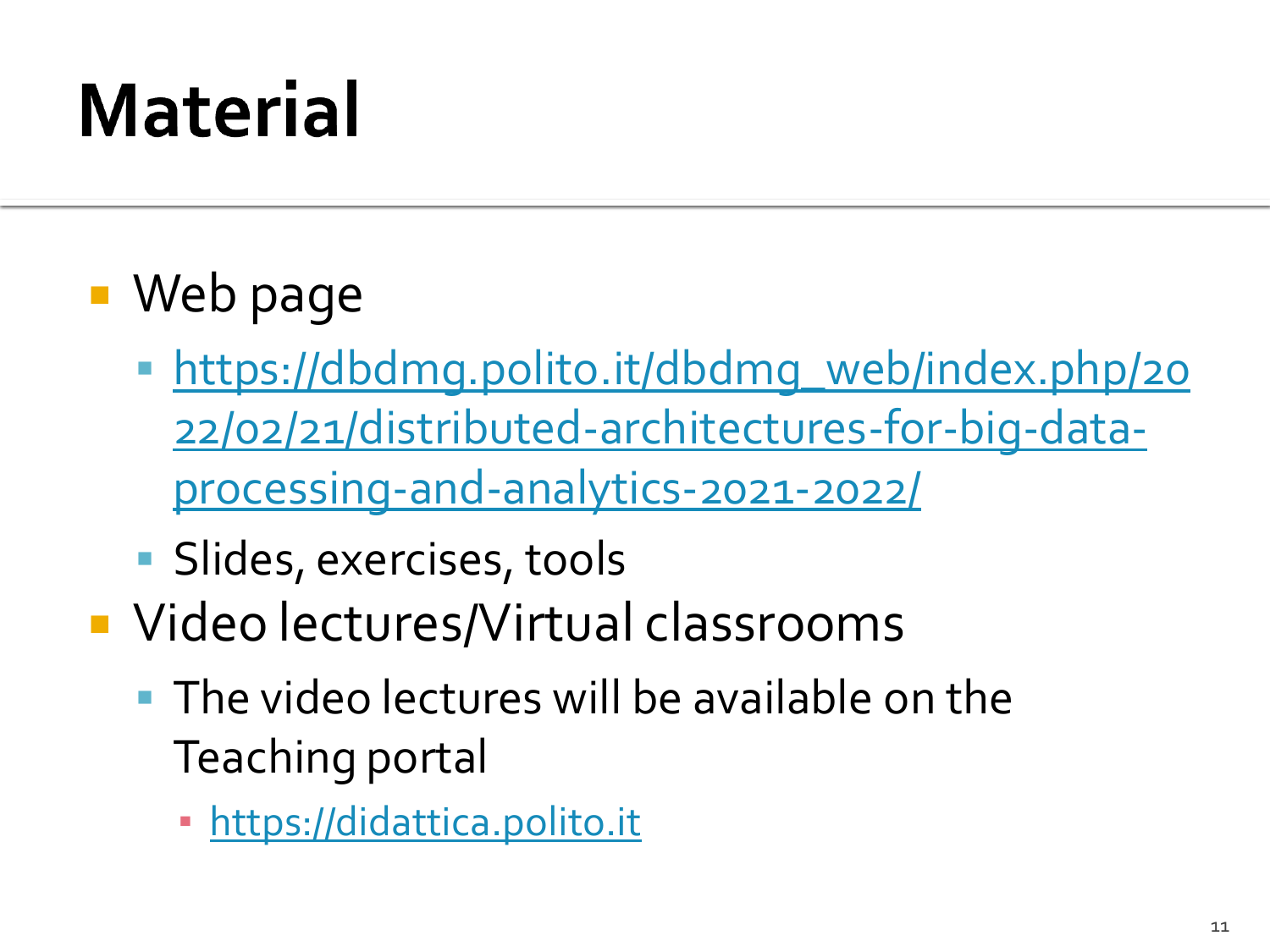## **Books and Readings**

#### **Reference books:**

- Matei Zaharia, Bill Chambers. Spark: The Definitive Guide (Big Data Processing Made Simple). O'Reilly Media, 2018.
- Advanced Analytics and Real-Time Data Processing in Apache Spark. Packt Publishing, 2018.
- Matei Zaharia, Holden Karau, Andy Konwinski, Patrick Wendell. Learning Spark (Lightning-Fast Big Data Analytics). O'Reilly, 2015.
- Tom White. Hadoop, The Definitive Guide. (Third edition). O'Reilly Media, 2015.
- Donald Miner, Adam Shook . "MapReduce Design Patterns: Building Effective Algorithms and Analytics for Hadoop and Other Systems." O'Reilly, 2012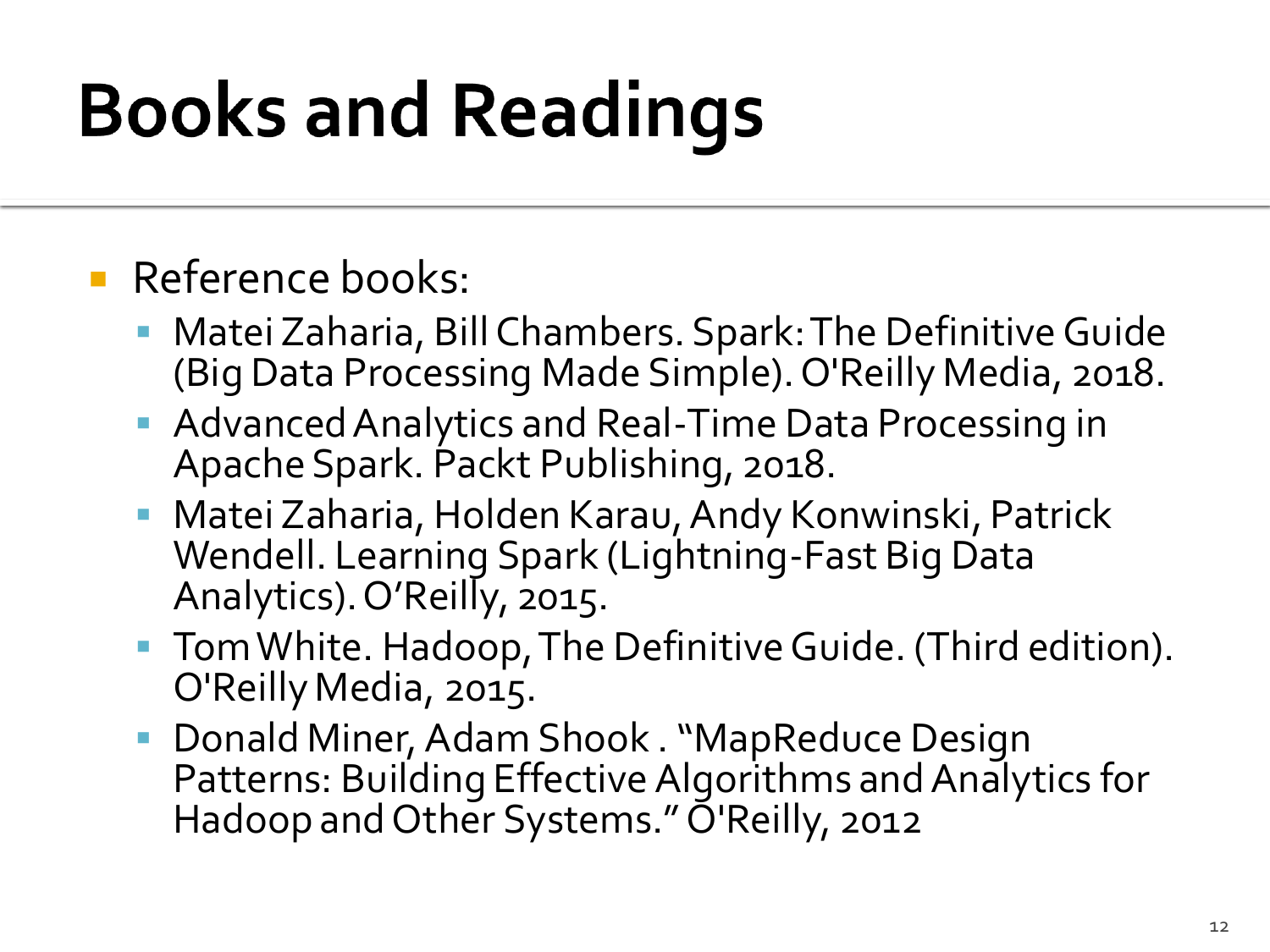#### **Exam rules**

#### Written exam

- **2 programming exercises (max 27 points)** 
	- Design and develop programs based on the MapReduce programming paradigm and Spark APIs
- **2** questions / theoretical exercises (max 4 points)
	- Topics
		- Technological characteristics and architecture of Hadoop and Spark
		- HDFS
		- MapReduce programming paradigm
		- **Spark RDDs, transformations and actions**
		- **Spark SQL and DataFrames**
		- Data mining and Machine learning libraries for Big data (Spark MLlib, GraphX/GraphFrame)
		- **Data streaming analytics**